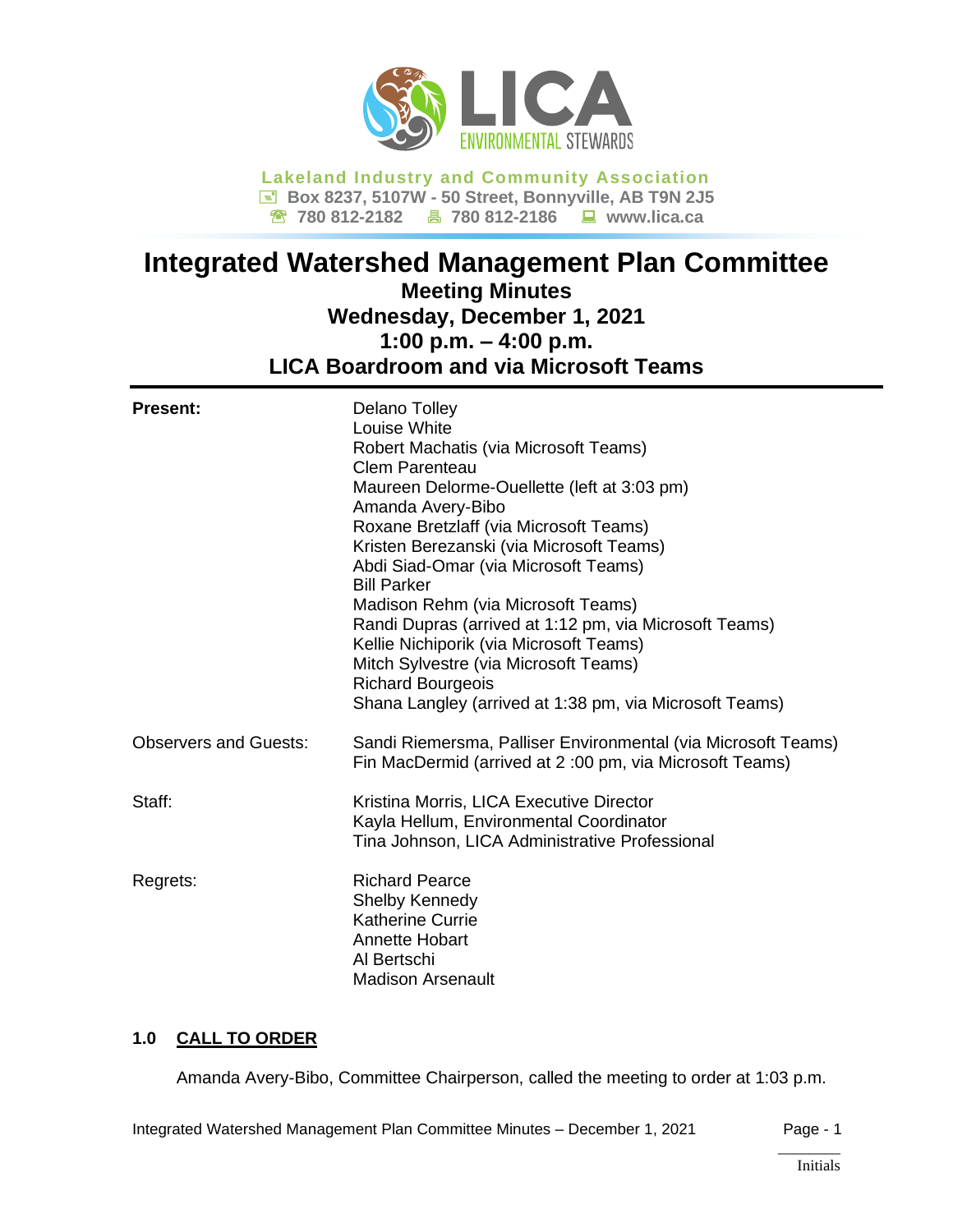- **1.1 Territorial Acknowledgement**
- **1.2 Introductions**
- **1.3 Vision, Mission and Values**
- **1.4 Approval of Agenda**
	- **1.4.1 December 1, 2021**
- **#1 Moved by Delano Tolley AND CARRIED that the December 1, 2021, Agenda be approved as presented.**
	- **1.5 Approval of Minutes**
		- **1.5.1 September 9, 2021, [IWMPC Minutes -](https://lica2.sharepoint.com/:b:/s/Office/EWmw-Us-1kpJkwqNq6b-7TUBPDr5JYZXbrYZiajY0PjWFQ?e=45aWyJ) Draft**
- **#2 Moved by Richard Bourgeois AND CARRIED that the September 9, 2021, Minutes be approved as presented.**

# **2.0 POLICY REVIEW**

**2.1 [Committee Terms of Reference](https://lica2.sharepoint.com/:w:/s/Office/EccDU_D1FwlDg2dykVQcN_gBdPHNPwyUq2dFgGWneLPU1A?e=o3dhXo)**

The Committee reviewed the IWMP Terms of Reference document. No changes were recommended at this time.

# **#3 Moved by Delano Tolley AND CARRIED that the IWMP Committee Terms of Reference be accepted as presented.**

# **2.2 Policy Review**

**2.2.1 Policy 1.5** *[Decision-Making](https://lica2.sharepoint.com/:b:/s/Office/EVTpA3CtaJBDrk6Y6ib3O8UBeCGhX0_S4quErfxi994eWw?e=wZNyPh) Process*

The IWMP Committee reviewed Policy 1.5 *Decision-Making Process*.

**2.2.2 Policy 1.13** *[Volunteer Hours](https://lica2.sharepoint.com/:b:/s/Office/EfqQnkMFH-dMjVE3TJsg5Y8BTb-JuWuxbSWPyYyfIZBXNg?e=ygIC2K)*

The IWMP Committee reviewed Policy 1.13 *Volunteer Hours*.

**2.2.3 Policy 1.14** *[Confidentiality](https://lica2.sharepoint.com/:b:/s/Office/EWs4ZeT4NptEiK8XDgYHe6oBDIiTQtgvUMRD_RFiz7Hu4Q?e=YlTlRh)*

The IWMP Committee reviewed Policy 1.14 *Confidentiality*, and each member was requested to sign a copy for retention by LICA, if they had not already done so.

**2.2.4 Policy 2.8** *[Board and Committee Expenses & Remuneration](https://lica2.sharepoint.com/:b:/s/Office/EccRP4kLoYRBoA_sQQYC9ZUBB4ob0QooHlcGOQ0MpMs_OQ?e=PUiJTB)*

The IWMP Committee reviewed Policy 2.8 *Board and Committee Expenses & Remuneration.*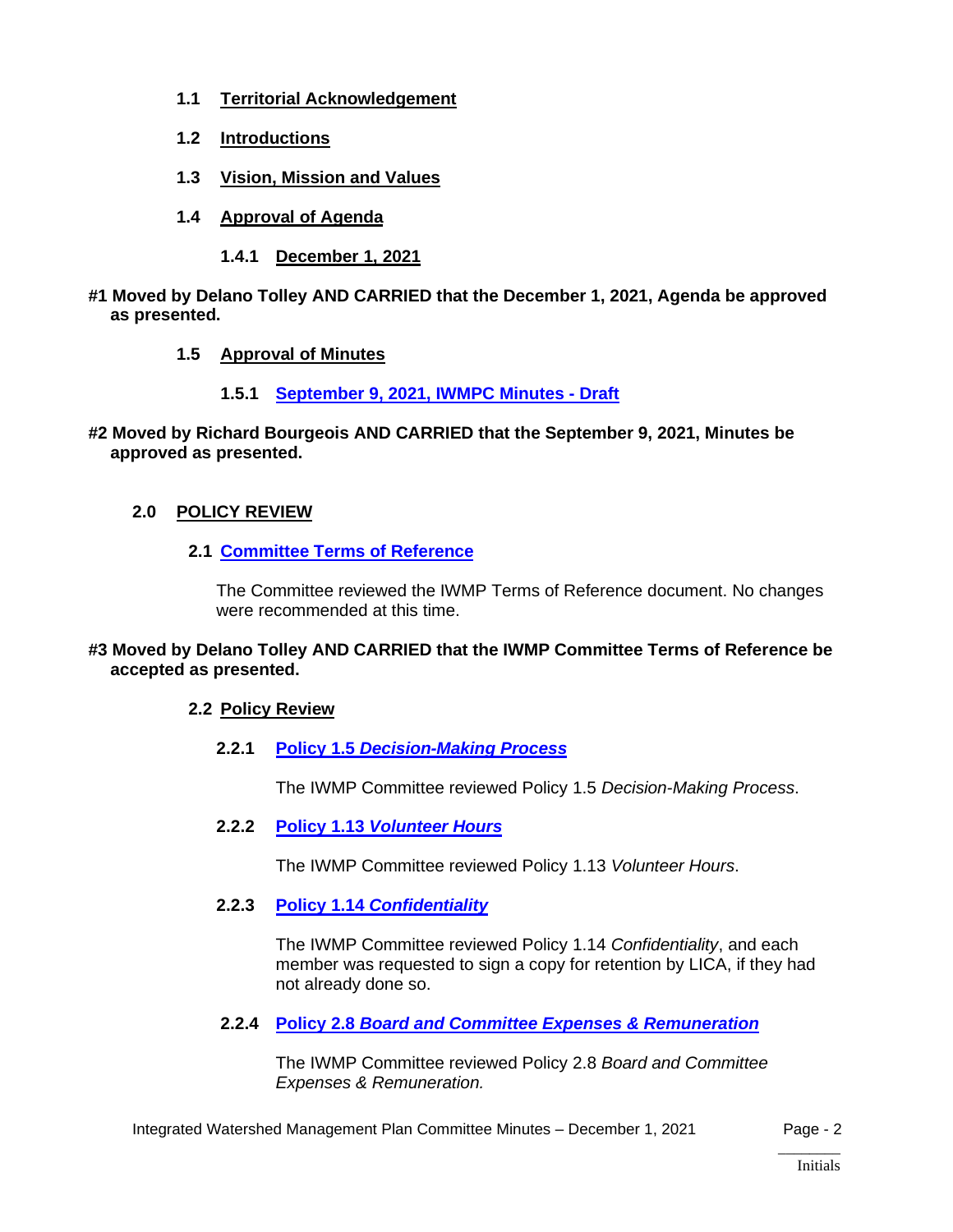### **2.2.4.1 [Expense Claim Form](https://lica2.sharepoint.com/:b:/s/Office/EcjWmSx2l8NAvKzTbTUZJ5QB09xRDBqFmxuuxnnq98WUxA?e=WtiLXH)**

The IWMP Committee reviewed the LICA Expense Claim Form.

### **2.2.4.2 Direct [Deposit Option](https://lica2.sharepoint.com/:b:/s/Office/EaoqpcjoH8tNjb3zRAxUEyQBxHzYYSMFJtKDzvQm5XXsFQ?e=OOlS4s)**

The IWMP Committee members eligible for stipends, were given the option to complete the Direct Deposit form noting that a VOID cheque will be required to accompany the form.

# **2.2.5 [Committee Member Sign-on](https://lica2.sharepoint.com/:b:/s/Office/EfwRr-LA9BVPqeJtCxiZDbsBstgnrX_DresXm-LSk6C-dg?e=NZGXsL)**

The IWMP Committee members were requested to complete the Board and Committee Sign-on sheet for retention by the Accounting Assistant. Members who have already completed this form, were requested to complete the form should their contact information have changed.

### **3.0 ONGOING BUSINESS**

### **3.1 [Draft #1 IWMP: Targets, Thresholds, and Recommendations](https://lica2.sharepoint.com/:b:/s/Office/EXiRSdZ_WsJAlcPJMo5p7h8BWUT5HAsIzvRyQnZLJSQXOw?e=mPge48)**

The purpose of today's discussion was to focus on Section 9: Targets, Thresholds, and Preliminary Recommendations of the Beaver River IWMP Draft #1. Palliser Environmental reminded the committee members that this is a living document that will be updated as we move through the engagement process. The document was also being revised during Committee discussion, which included:

Table 6.1 Indicators for the Beaver River Watershed was reviewed in preparation for discussions. Palliser and the Executive Director spoke with an AEP hydrologist to figure out to what extent the Water Quality Objectives are currently being applied. A Committee member mentioned that the Beaver River is a tributary fed by Saskatchewan, where flow data is monitored closely.

In Section 9.1: Water Quality, Table 9.2: Established Targets for the Beaver and Sand Rivers and Table 9.3: Objectives and Targets Set for Selected Lakes were reviewed with the committee. Despite no current concerns over mitigation of low or high flow conditions, a few committee members did want to look at minimizing flooding in a high flow situation due to the potential impact on bridge structures along the rivers. The committee also felt that further investigation was required around the natural variation in lake levels, as these have not been traditionally monitored. Concern was expressed over the lack of guidelines around the volume of municipal withdrawals from Cold Lake as it feeds the City of Cold Lake, Cold Lake First Nations, the Town of Bonnyville, and much of the surrounding areas between and around them. An Indigenous representative felt that a large focus of the existing draft was on municipalities, with little focus on settlements and reserves.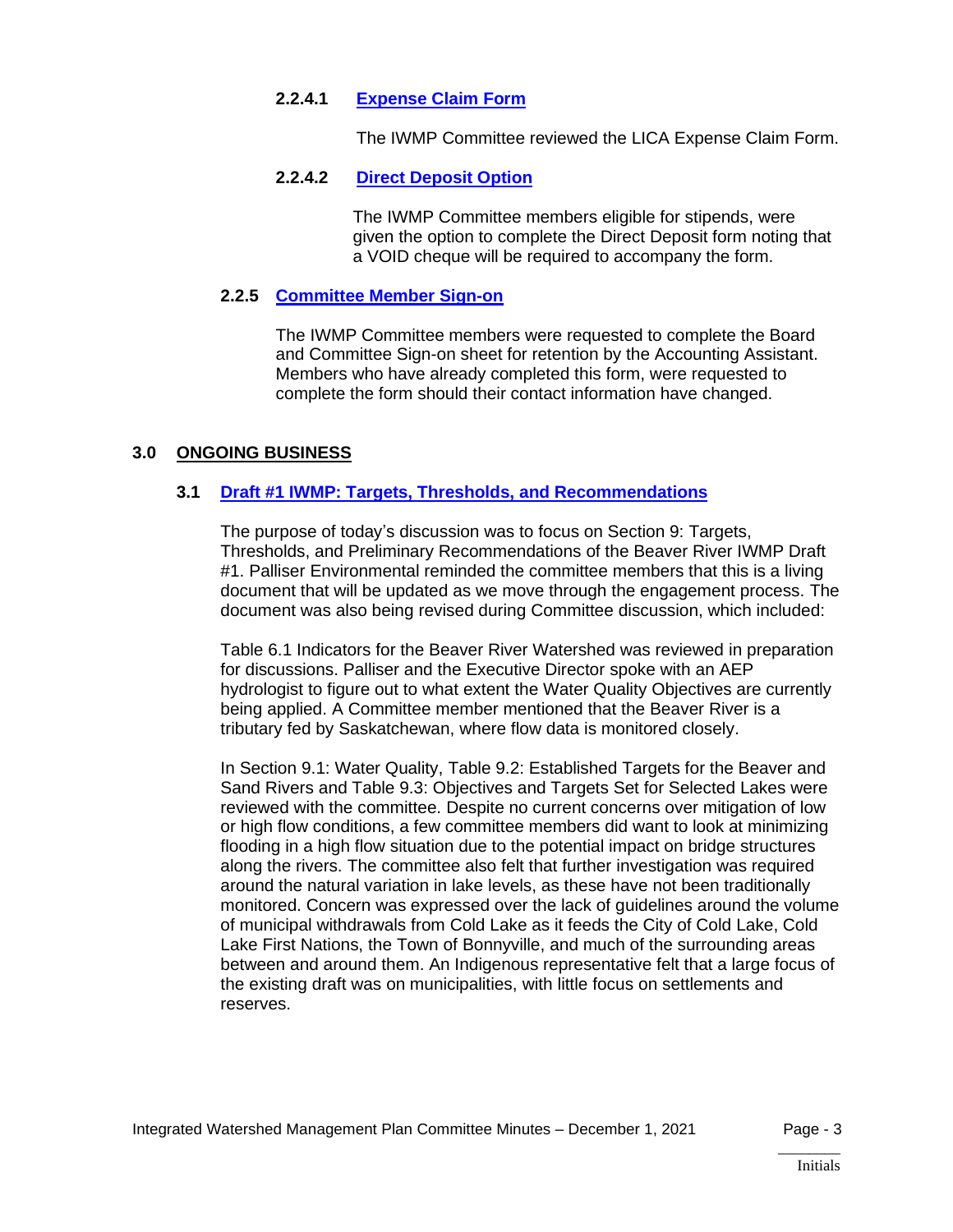It was recommended that review of information, brought forward from existing plans, be reviewed to ensure no actionable items are omitted. A meeting participant felt that wetlands needed to be dealt with separately. Beaver issues were mentioned numerous times during discussion that implies management may need to be elevated within the plan.

The Executive Director suggested that the committee meets at the beginning of January 2022 to review the new draft IWMP, which will be presented during the upcoming engagement sessions, to ensure there is adequate time for amendments and Board approval.

Next, Table 9.5 Existing Guidelines and Objectives for Select Water Quality Indicators in Section 9.2: Water Quality was reviewed noting that this committee can establish boundaries and objectives based off existing data. A committee member suggested additional monitoring upstream of Hwy 881 so there is time to take management action before the water reaches the Alberta/Saskatchewan border. Another committee member pointed out that we want to target issues caused by human impact and are not naturally occurring. The plan should also look at the critical loads of the habitats for aquatic life that populate those rivers & tributaries.

Under 9.2.3 a. Preliminary Recommendations a committee member felt that consideration should be given to other indicators of water quality, such as small fish and invertebrates and managing for inputs or ongoing conditions as needed. They also felt that using flux data on loadings would assist in establishing a baseline for reaches.

In discussions on Section 9.3: Riparian Areas and Wetlands, the committee was directed to Appendix E where current setbacks for different industries is located. Palliser agreed that this information could perhaps be better incorporated into the plan itself.

Palliser then put forth a question to the committee under Section 9.4 Biodiversity, on whether all species at risk in the Beaver River Watershed should be focused on. A committee member suggested a focus on aquatic and semi-aquatic species as they are the most impacted by the state of the water. It was also suggested that data compared against impacts on Northern Pike and Walleye be replaced with comparison data for benthic invertebrates or small fish, as they show the impacts of water changes more quickly than the larger fish species. As existing watershed data is minimal, it was suggested that a recommendation be put in place to monitor this.

Further discussion was halted due to meeting time constraints. Committee Members were encouraged to share any additional thoughts with Sandi either by phone or via email to ensure all recommendations are captured within the revised draft document.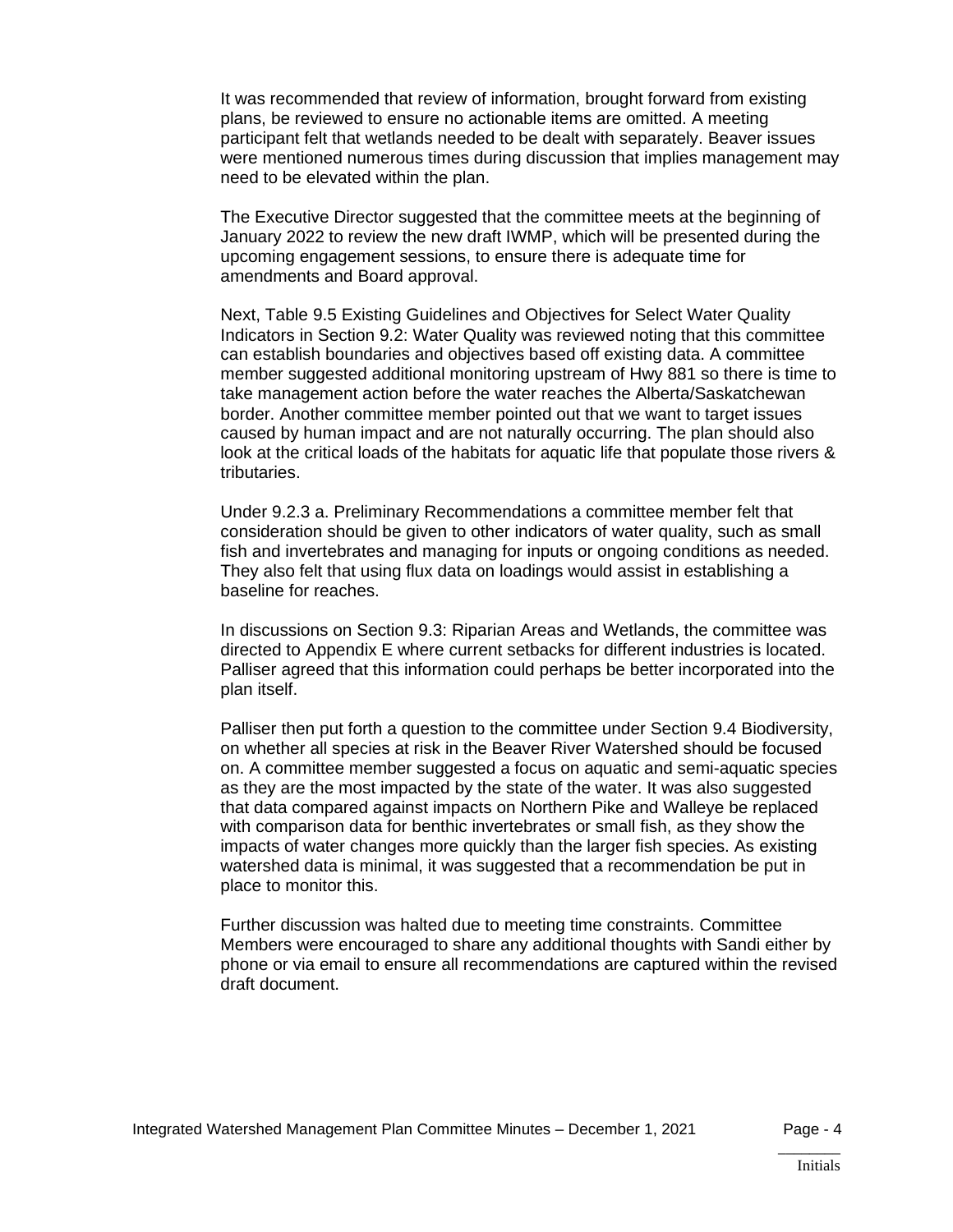# **3.2 Survey 2: Targets, Thresholds, and Recommendations**

Minimal discussion occurred on the second survey as it is largely based off the Beaver River IWMP draft. The previous survey was briefly reviewed as sections can be brought forward into the second survey. Palliser reviewed the format of the Survey, which is like the first published survey. Public concerns over the technical language used in the last survey were addressed and the Committee agreed that technical language is required as it directly relates to the IWMP document. There was discussion on allowing survey participants the option to "skip" questions to proceed with the survey. The concern that some of the survey's questions were "leading" or "directed" was also addressed by Palliser, which notified the committee that these questions specifically asked whether specific concerns are present within the watershed and are in no way intended to lead answers. A committee member felt strongly that more demographic questions should be asked to assist with sorting the user groups responding to the survey.

# **3.3 [Interactive Survey](https://lica2.sharepoint.com/:b:/s/Office/EbNADul0gIFMk9X11XPzi8kBYfUYddT7EVvnaoLGXT0GlQ?e=MTj6Hj)**

Whether or not to proceed with an interactive map portion in the survey was discussed. It was felt that if a LICA staff member had sufficient knowledge of GIS, and the time to construct the interactive map, that it would be a valuable addition; however, if the project proved too time consuming, the Committee accepts proceeding without this portion of the survey.

**#4 Moved by Amanda Avery-Bibo AND CARRIED that LICA proceed with developing the interactive map. Should this task become time prohibitive, then an alternative will be chosen by the Committee.**

# **3.4 Engagement Session 2**

# **3.4.1 Format**

The plan for the second round of engagement is to:

- 1) Review Engagement Session 1 feedback,
- 2) Review the plan goals and objectives,
- 3) Confirm the contents of the draft IWMP, and

4) Review and discuss the preliminary recommendations.

It is expected that the meeting will take 3.5 hours to complete and is recommended that an in person and a virtual session be offered. A large wall map could be available for topographic data collection at the meeting. Participant evaluations should follow immediately afterwards.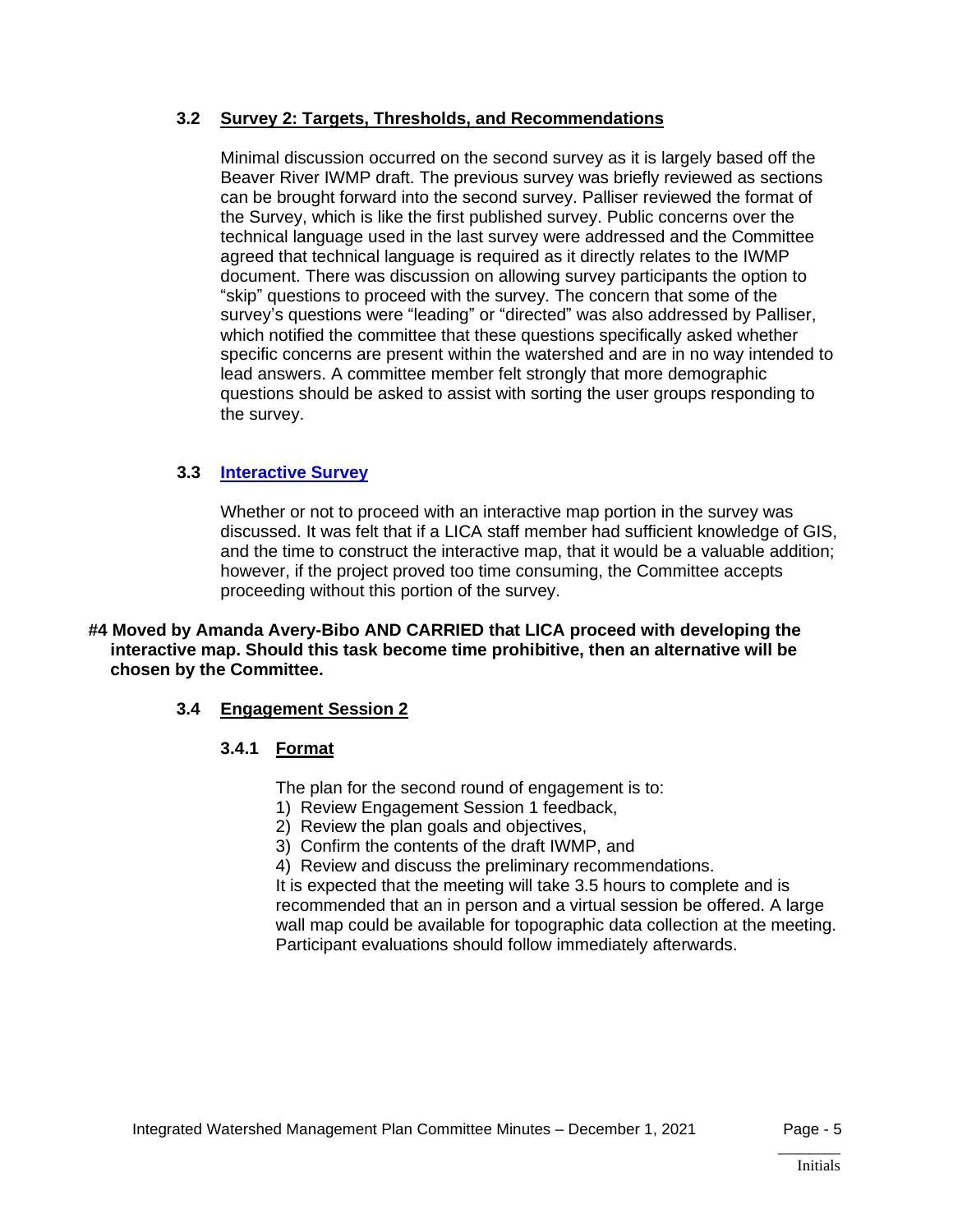# **3.4.2 Dates**

Discussion was held that engagement session dates should be chosen while considering Spring Break occurs from February 16 to 21<sup>st</sup>, 2022, and Palliser is unavailable from February 22<sup>nd</sup>-25<sup>th</sup>, 2022. Dates suggested to hold the events were March  $1<sup>st</sup>$ -4<sup>th</sup> or 28<sup>th</sup>, 2022. The committee felt that the second round of engagements should be:

- 1) In-person between March 1<sup>st</sup>-4<sup>th</sup>,
- 2) Virtual on March 7<sup>th</sup>, and
- 3) Offer to have private sessions arranged as requested.

This is expected to be a full day event beginning in the morning with lunch provided part way through.

### **3.4.3 [Budget](https://lica2.sharepoint.com/:b:/s/Office/ES_3K5VZ9LxPhRFLWo7UrYIBFqFQ9KVuIFn6ZJmes1iImw?e=7xHtNK)**

The LICA Environmental Coordinator presented the budget pertaining to the second round of engagement sessions. Several committee members suggested that we advertise in the Respect Newspaper instead of the Cold Lake Sun. It was also reiterated that we ensure the event is listed in all advertisers' community calendars. Also recommended was the approach of having the newspaper write a piece on the IWMP itself as it may increase community awareness and involvement in the process going forward. The committee also felt that advertising and coverage through Lakeland Connect be sought.

**#5 Moved by Richard Bourgeois, seconded by Clem Parenteau, AND CARRIED that the budget be approved as presented under the condition that we operate within the budget as a whole.**

#### **3.5 [Process for Seeking Support](https://lica2.sharepoint.com/:b:/s/Office/EYL_wZLAI-lBi6QNYxa-dYsB08NP7Trtmo75Big4PLjwdg?e=LvdW9T)**

Palliser recommended that the Environmental Coordinator reach out to our municipal partners regarding the IWMP and notify them that LICA will be seeking their support of the Plan, once finalized. Further discussion was tabled until the next Committee meeting due to time constraints.

#### **3.6 Review Work Schedule**

This item was tabled until the next Committee meeting.

#### **3.7 [Beaver River Watershed Map Update](https://lica2.sharepoint.com/:b:/s/Office/EQbMr1r6UmJBph5F0raxNjoBlxIcPHLlesnv14u99qoZAg?e=AtWTSE)**

The updated LICA WPAC boundary map, recently revised in accordance with the Government of Alberta's Provincial Map and approved at the AGM, was shared with the committee. Palliser noted that it will be included in place of the existing map moving forward in the Terms of Reference and IWMP documents.